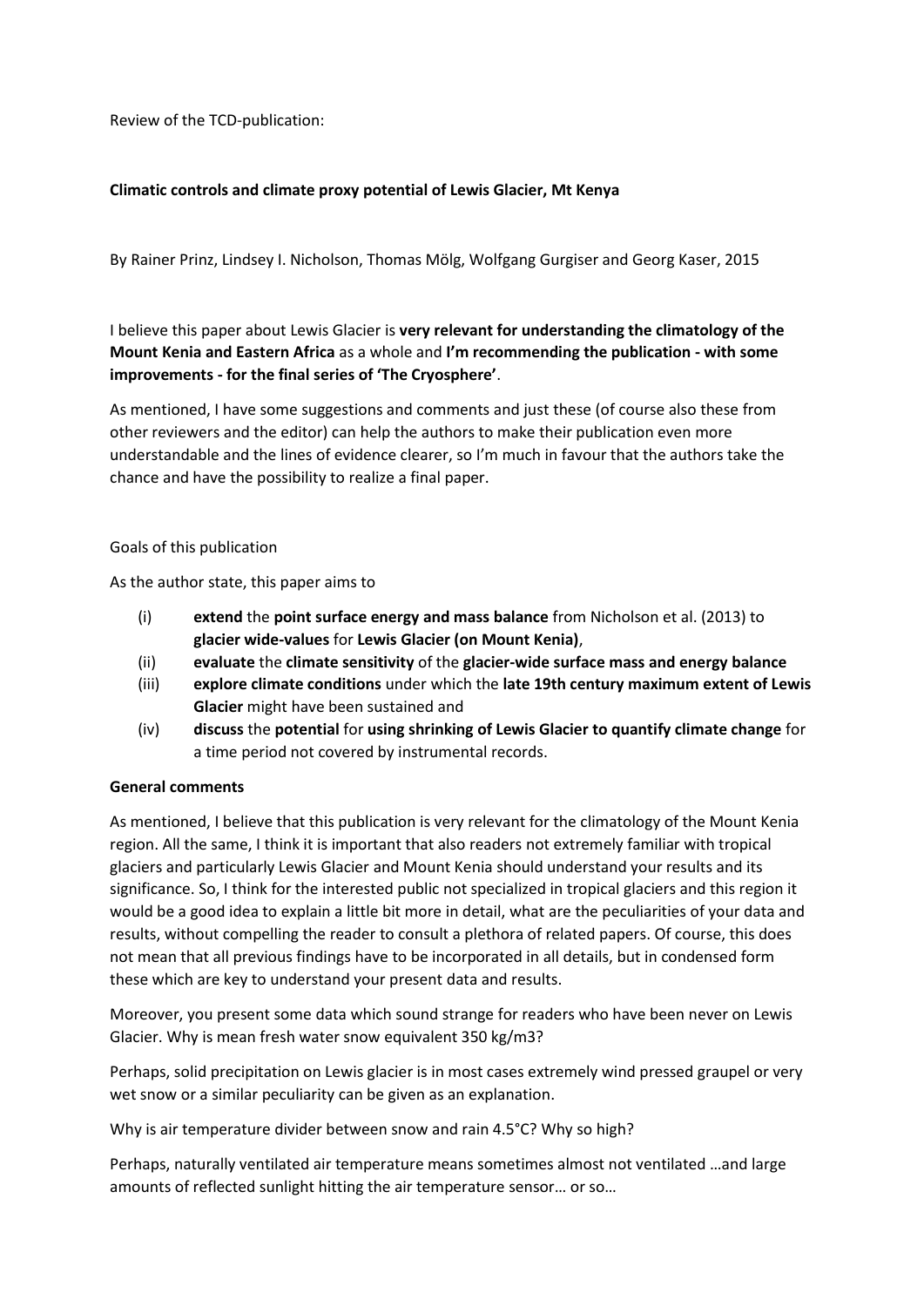Moreover, present, past and future Climatology of Mount Kenia is not really mentioned, except of a short indication that there is a 'long rain' and a 'short rain' season bringing accumulation and the sentence, that 'the East African glaciers capture a climate signal from atmospheric levels, between approximately 5 and 6 km a.s.l , where our knowledge of climate change is scarce and controversial. This is of course the case, on the other hand, there are long term precipitation measurements – especially on the agriculturally used slopes of Mount Kenia(!) - indicating that 'long rains' in MAM are generally diminishing since (at least) the 1950ies (e.g. Schmocker, 2013) with some acceleration since 1998 (e.g. Schmocker, 2013; Yang et al., 2014). In the Mount Kenia region 'short rains' in OND seem to be stable since the 1950ies with perhaps some slight upward trend since the 1998 climate shift (e.g. Schmocker, 2013). Additionally, it could be a valuable information that it is not clear - for the time being - whether GCM precipitation projections are properly reflecting future precipitation development for Mount Kenia (e.g. Yang et al., 2014).

If the authors could explain shortly these peculiarities they would give the interested reader some feeling about the conditions at Mount Kenia. In this way the reader gets more involved and this makes the lecture of this publication more attractive, in my opinion.

#### Suggestions

## **Energy (EB) and Mass Balance (MB) Model:** page 3892, Lines 26ff

The authors refer to several other publications what the EB and MB modelling concerns. They mention also that measuring interval is 30 minutes. But does this mean that this is also the time step of the model for Lewis glacier is 30 minutes?

#### **Cloudiness:** page 3894, Lines 17ff

The authors mention several times that effective cloudiness (n eff) is an important input value, e. g. for longwave parametrization, but from where do they have this value? Is it measured, observed or parametrized in different way during day and night?

#### **Fresh snow density:** page 3900, Lines 23ff

Mean densities of 315 kg/m3 for fresh snow - or, as can be seen from table 2, the estimated value by Nicholson (2013) of even 370 kg/m3 - are unusually high. What do the authors understand by fresh snow? Snow which is measured immediately after falling? Even 315 kg/m3 for fresh snow seems to be very high, if comparing this value with long time average value of new snow, or even more so for 'fresh snow', e.g. in the Alps (Rohrer et al., 1994). Is this really snow? Or is perhaps more windpacked graupel? As already mentioned, to give in this context some explanation would help the reader not having visited Mount Kenia so far to understand conditions on LG much better.

#### **Snow/rain divider:** page 3903, Lines 6ff

A value of 4.5°C as a snow-rain divider seems extraordinary high (e.g. L'Hote et al, 2005). How do you explain such a high value?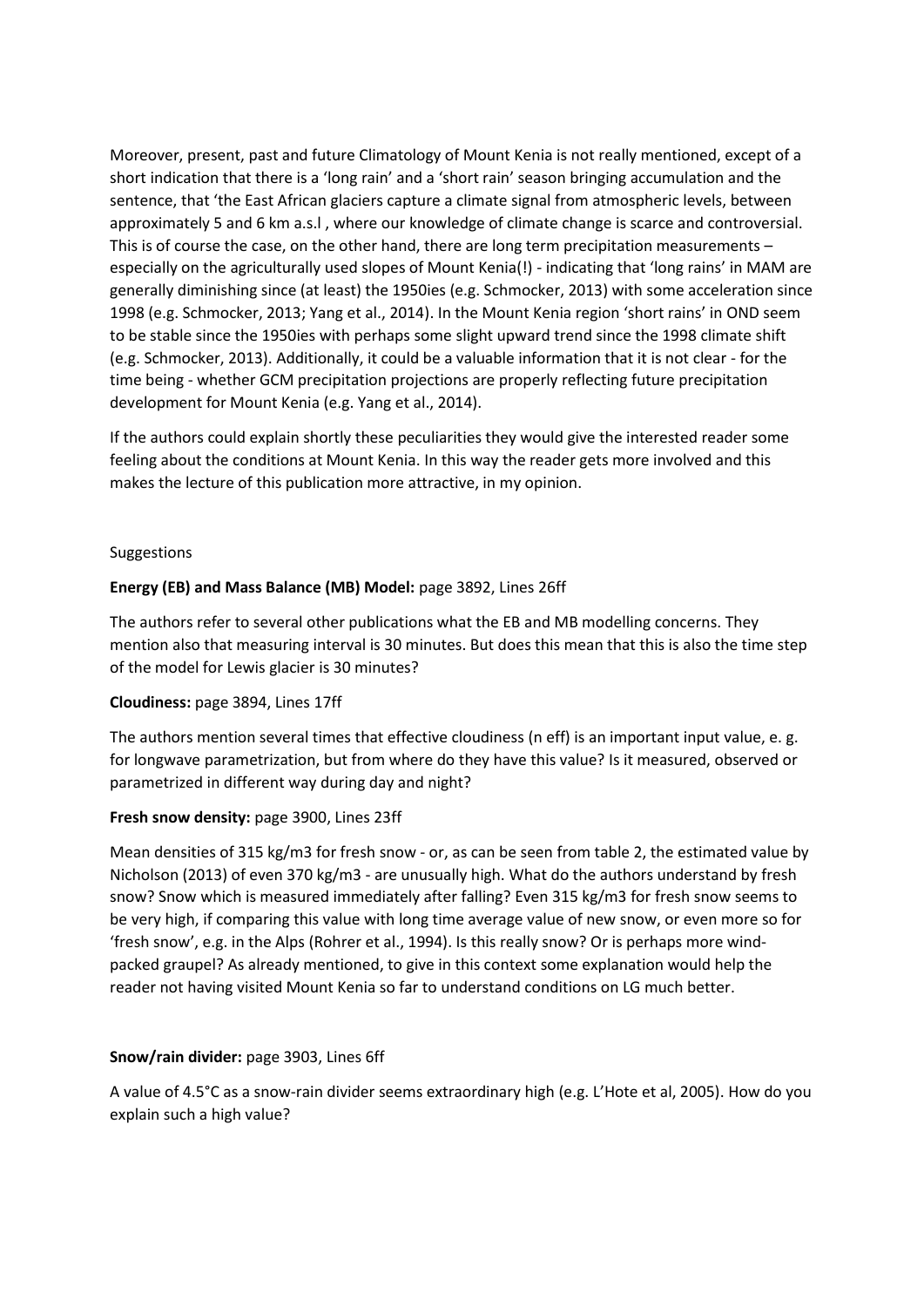### **Sensitivity scenarios:** page 3899, Lines 12ff

I find it is really a good idea to explore the sensitivity of a glacier mass balance with several mutually linked input variables. But for me, the information about how exactly these scenarios have been accessed is very sparse. It would be a good idea to say a little bit more about this. For example, if looking at table 3, it seems that there is no explicit precipitation scenario. What is exactly the reason for this and how are the other variables linked to the resulting precipitation (scenario)? In this context, the author's statement that the measurements are in-line with the recent decades TMPA and Era-I values is somewhat confusing to me. What is about the variable space in earlier decades or in a future world, how is the author's estimation about this? Do they have evidence that their 'scenario space' is valid for the whole period from 1930 to 2010 (for which exist glacier outlines), but as well for projected conditions up to 2100? I think this is an important information to the reader, as the authors state explicitly that a goal of this publication is to quantify climate change for a time period not covered by instrumental records.

## **Tables and figures:**

Table 2: Why is the snow/rain divider not mentioned?

Table 4: Evidently there is no explicit precipitation scenario. As mentioned, I'm not convinced if this is adequate, but anyway, as an output, I think, there is a resultant precipitation. And this quantity would of course be interesting. So, I would suggest, that you would indicate this value in this table. Anyway, it is the question, if it is not adequate to communicate the different input scenarios additionally in a graph.

Figure 1: It would help in interpreting the climate controls if there was an additional sketch map showing LG and Mount Kenia in a greater context and the two overpasses of the ITC (perhaps in different colours for 'long rains' and 'short rains') and the corresponding prevailing wind directions indicating the dominant transport of moist air masses.

Figure 3: the figure caption is somewhat confusing to me: I suppose that the indicated formula is only a part of the albedo parametrization, or not? Perhaps the authors could also enhance the figure by indicating in the figure, what surfaces are modelled in the course of time (snow, ice, …).

Suggestion for an additional graph:

An additional graph showing the used input scenarios in spider net plot or similar would point out in a more direct way how the different scenarios differ from one another.

#### References:

L'Hote, Y., P. Chevallier, A. Coudrain, Y. Lejeune and P. Etchevers, 2005: Relationship between precipitation phase and air temperature: comparison between the Bolivian Andes and the Swiss Alps. Hydrolog Sci J, 50(6), 989-997.

Nicholson, L. I., Prinz, R., Mölg, T., and Kaser, G., 2013: Micrometeorological conditions and surface mass and energy fluxes on Lewis Glacier, Mt Kenya, in relation to other tropical glaciers, The Cryosphere, 7, 1205-1225, doi:10.5194/tc-7-1205-2013.

Rohrer, M.B., Braun, L.N. and Lang, H., 1994. Long-Term Records of Snow Cover Water Equivalent in the Swiss Alps 1. Analysis. Nordic Hydrology, 25: 53-64.